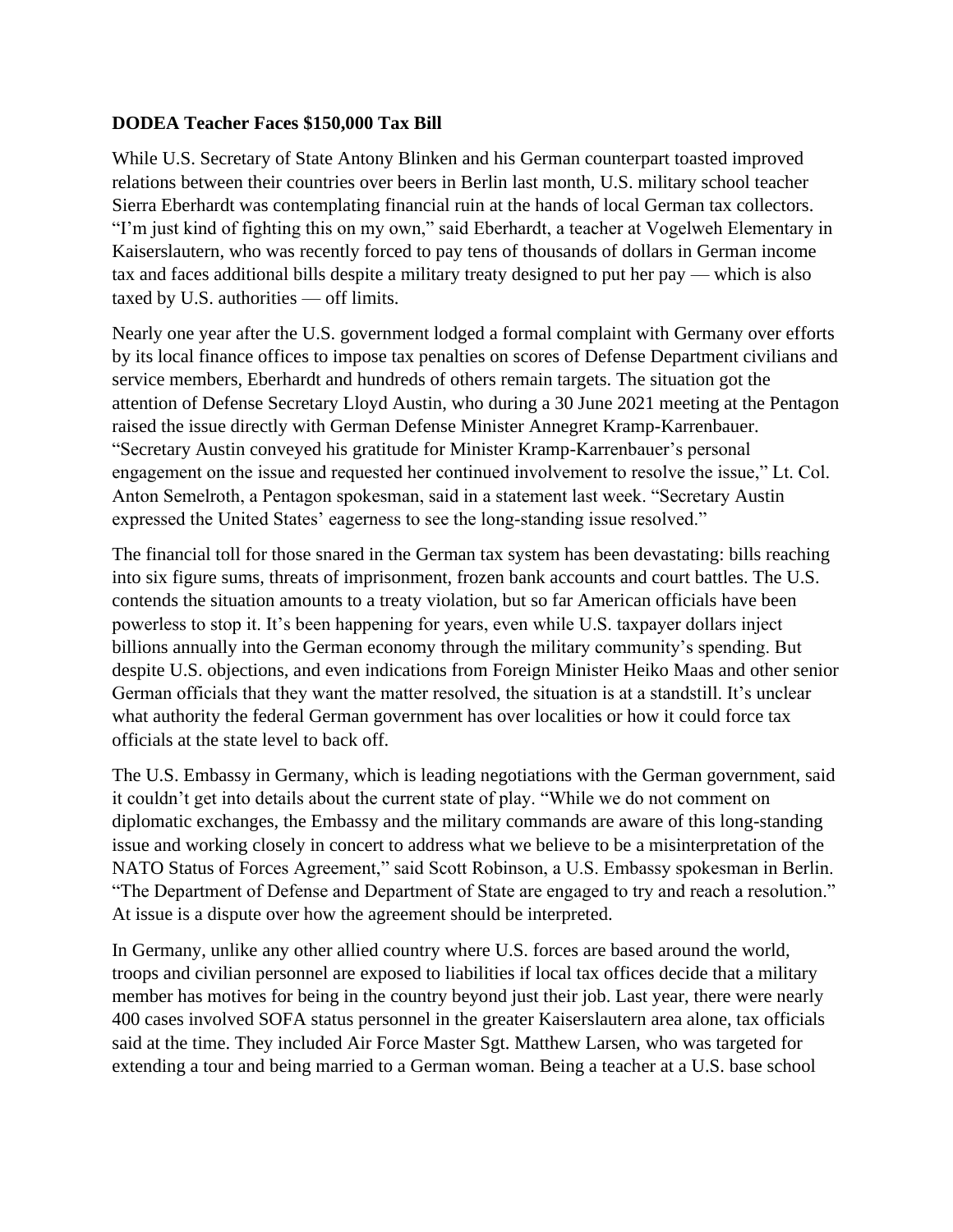for long periods of time or sending kids to a German school also have put people on the tax collector's radar.

In the United Kingdom, Italy, Japan and South Korea, all countries that host large numbers of service members, DOD personnel routinely marry locals or have extended tours without threat of income taxation, according to commands that oversee SOFA matters in those countries. The Pentagon, which is now reviewing its force posture around the world, including in Germany, declined to say if the tax risk troops face would factor into decisions on how to adjust where service members are stationed. "The Department considers a wide range of factors in reviewing and providing recommendations to the Secretary of Defense on U.S. overseas force posture," Semelroth said. "As the Global Posture Review is still ongoing, we have no additional details on specific criteria being used to assess U.S. force posture in a particular country or region."

The lack of progress with Germany on the tax issue has caused exasperation among many U.S. military personnel who say they have been left to fend off increasingly aggressive collection efforts on their own. They contend that tax officials have become emboldened after facing little pushback from the U.S. government when the first cases emerged in previous years. "Personally, I continue to be outraged at our government's silence," said Mike Goff, an Air Force retiree in Germany who has become an advocate for military personnel in the country. "I don't expect an update on where this is or when the last communiqué was sent, but give us something to show you give a damn that our very own NATO ally continues to ignore the issue as Americans are still paying ill-gotten tax money."

Most of the cases center around the Ramstein Air Base area, the major hub for U.S. personnel in Germany. But DOD staff in other places, including U.S. Army Europe and Africa's headquarters home in Wiesbaden, have been affected. For Eberhardt, who lives in Kaiserslautern, the first bill she received was for 76,000 euros, or about \$90,000, in back taxes for the years 2013-2018. As a federal employee, Eberhardt already pays U.S. income tax on her salary.

Eberhardt said she paid the back taxes after she and her husband, a German, faced threats of criminal charges, imprisonment and frozen bank accounts. In May, she received a bill for nearly 50,000 euros in additional penalties. "I have no idea how we are going to pay it," she said. Eberhardt said it wasn't clear how authorities came up with such a high sum. "They told me they can charge 13,000 euros off the bat just for possessing a (military) ID card because of the tax benefits related to it," she said.

While sending a child to a German school has been cited as one of the factors that could cause tax collectors to decide that a military member is in Germany for reasons other than their job, Eberhardt said German finance officials told her she was fortunate that she had her kids in German school. "They told me that it's good because if they were in the American school it is considered a tax privilege. Then they would have charged us more," Eberhardt said.

The tax penalties, adding up to roughly 126,000 euros, equivalent to almost \$150,000. Eberhardt said she also is required to pay 3,000 euros every three months on her teacher's salary just to stay up to date on annual German taxes. Eberhardt said she is hoping to get a green card for her husband so they can leave the country. Still, that doesn't mean escape from the German tax